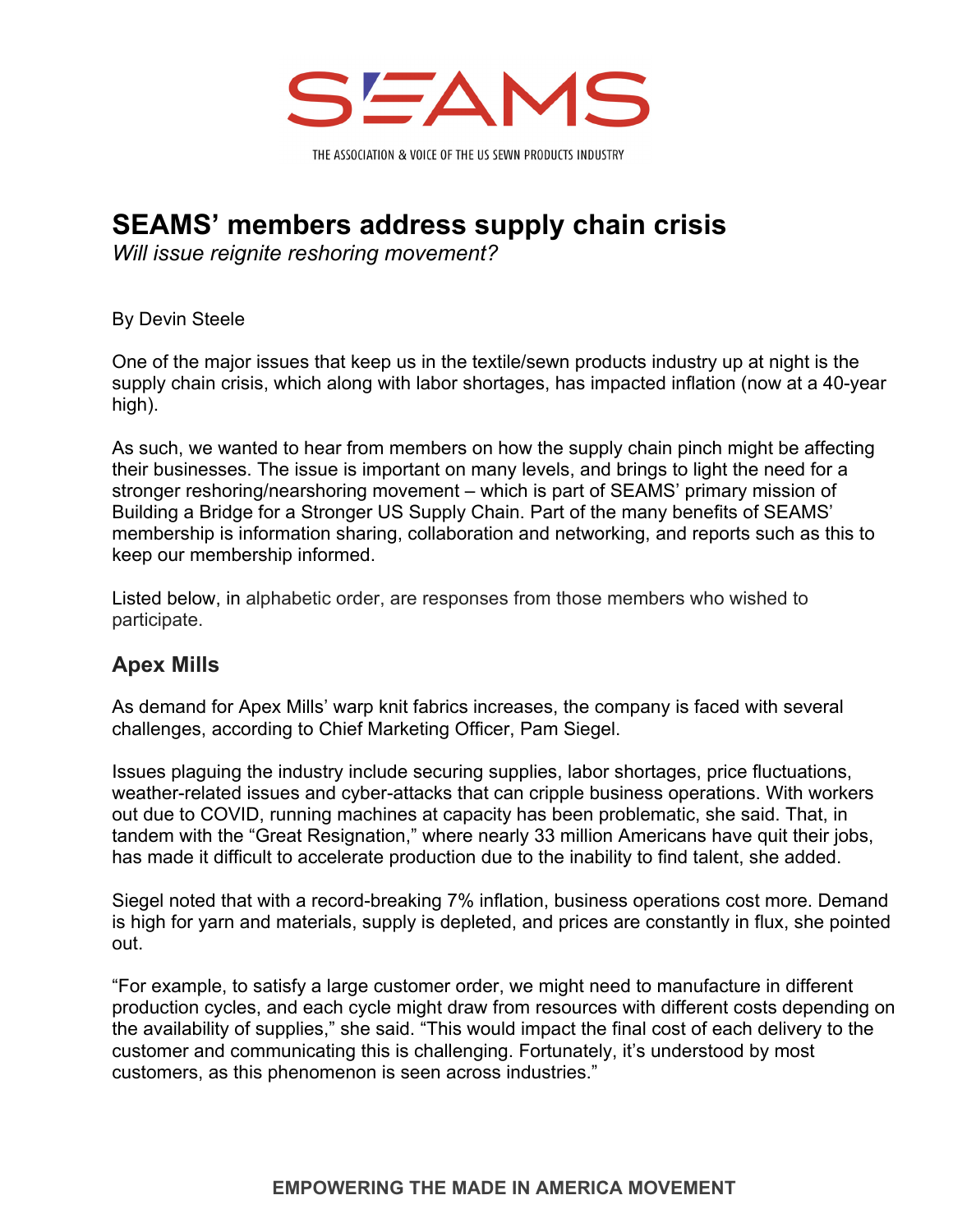

Customers who have reduced their production during the height of COVID are now resuming business and placing orders, Siegel said.

"While typically, businesses ebb and flow in their needs and orders, it seems like a trigger was switched and everyone started ordering simultaneously, regardless of industry," she said. "Meeting the accelerated demand while experiencing labor and supply shortages has put a strain on production."

She added: "Here's where our strong relationships with suppliers have been valuable. Being in constant communication with our business partners, we can keep our customers informed, helping them to better plan their inventory. We work with our customers to advise them of supply and price trends, as well as our production schedules so that we can work together to meet their needs."

Experts predict the disruptions will continue well into 2023, despite efforts from the government to mitigate the issue. Siegel noted that It's nearly impossible to predict how long this crisis will continue or to what level, but it does bring to light the need to establish processes to minimize business disruption.

"Although many of the global issues we are seeing are unavoidable, developing a comprehensive supply chain strategy can strengthen a company's resilience," she said.

The issue has created bigger awareness around the need for made-in-America products, she said.

"Although the textile infrastructure in the USA is far from ideal, looking at a better hemispheric infrastructure model would certainly benefit our business as a USA textile manufacturer," she said. "There aren't enough sustainable options for yarn in the USA – this is something that should and could be improved. As some global manufacturers of consumer and B2B products are looking at nearshoring their products, a greater raw material supply chain would be needed."

The pandemic brought a new way of thinking, and many lessons were learned, Siegel said.

"Throughout the COVID crisis, we have seen the textile industry unite to help one another," she said. "We have learned the importance of networking and working with our various communities, from customers and suppliers to associations and government entities, to pool resources and share ideas. Leveraging your networks and establishing new ones is imperative during these times."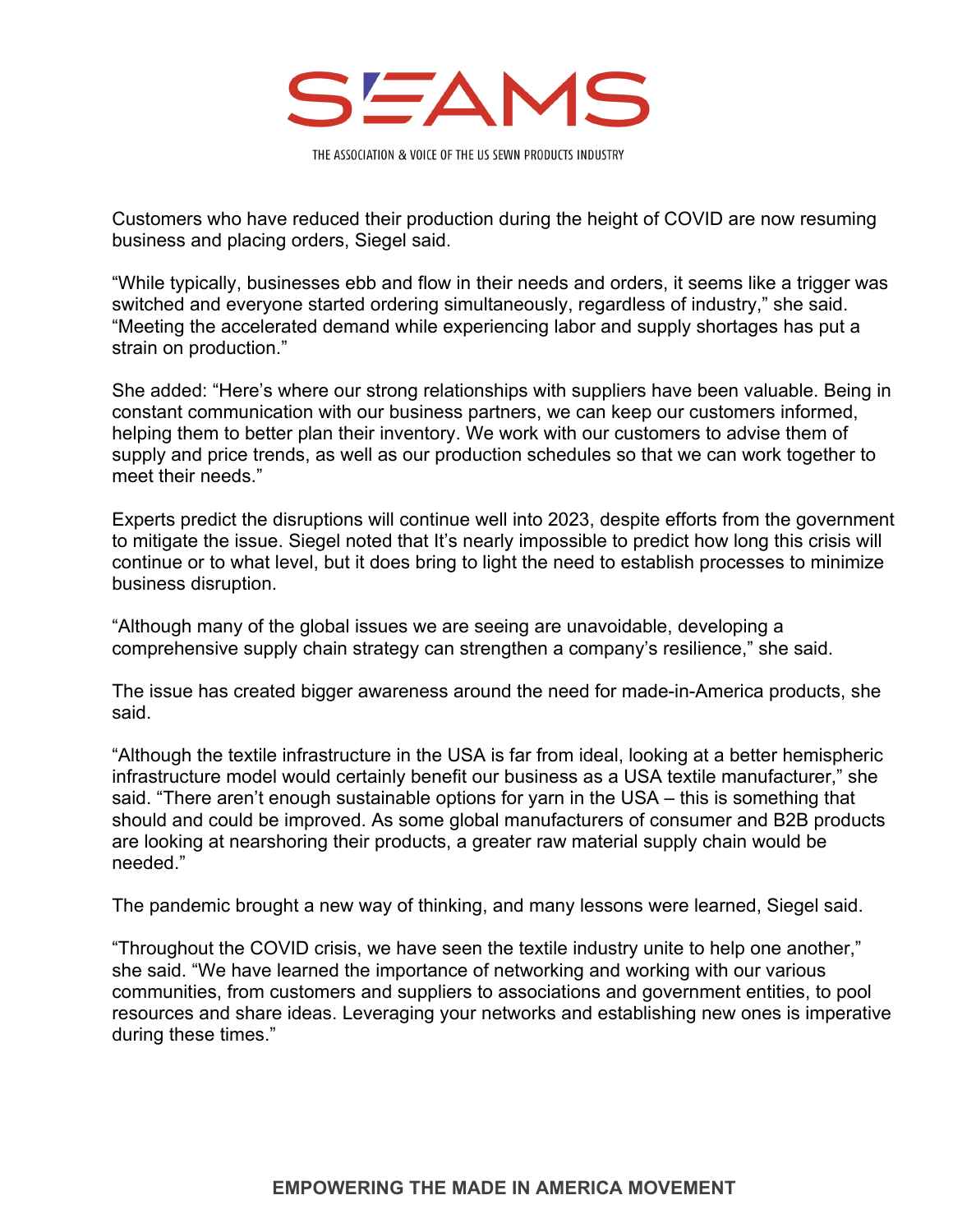

# **Aurora Specialty Textiles Group, Inc.**

Aurora Specialty Textiles Group, Inc., Yorkville, IL, has experienced "force majeure" and as such is ceasing of production of critical chemical components, seeing longer lead times, increased prices for all raw materials and significant increases in transportation costs, according to President Marcia Ayala. Shipping is also unreliable, with significant delays, she pointed out.

"This has put a strain on our customers and our employees," she said. "The most important thing is frequent communication and transparency with customers. Most, if not all, of our customers are experiencing the same issues with their other suppliers, so there is a level of understanding. In addition, we have planned well so that we have not caused any unsurmountable issues for our customers and have done better at maintaining supply than many of our competitors. We have also qualified second sources for our critical raw materials, so we have a more robust supply chain."

Ayala added that she doesn't see an end in sight on the crisis, at least not this year. But it does shed light on an important issue, she said.

"We need more textile sourcing and manufacturing in the USA," she said. "The market for cotton yarns in the USA is becoming tighter and that is a real issue."

# **Carolina Cotton Works**

According to Sales Manager Stacey Bridges, Gaffney, SC, Carolina Cotton Works (CCW) has seen delays on ALL items it purchases – yarn, dyes, pallets, cardboard separators, chemicals, plastic, cardboard tubes, etc. …

Orders that were in place with deliveries quoted were pushed out, and some with price increases, he said, and new orders have seen higher prices.

"We have had a very difficult time getting a delivery from all vendors," he said. "It has made it a challenge for CCW to quote our customers fabric deliveries."

The crisis has also impacted the company's ability to ship fabric to customers in the USA, Central America, Mexico and Haiti, Bridges said. The lack of trucks and containers has caused CCW to hold fabric longer than planned while it works with customers to find alternative shipping options or to wait on trucks/containers, he noted.

"It has put a strain on our customers, but CCW is blessed with great customers that have worked with us to keep fabric moving," he said. "The No. 1 thing we have done is to sit down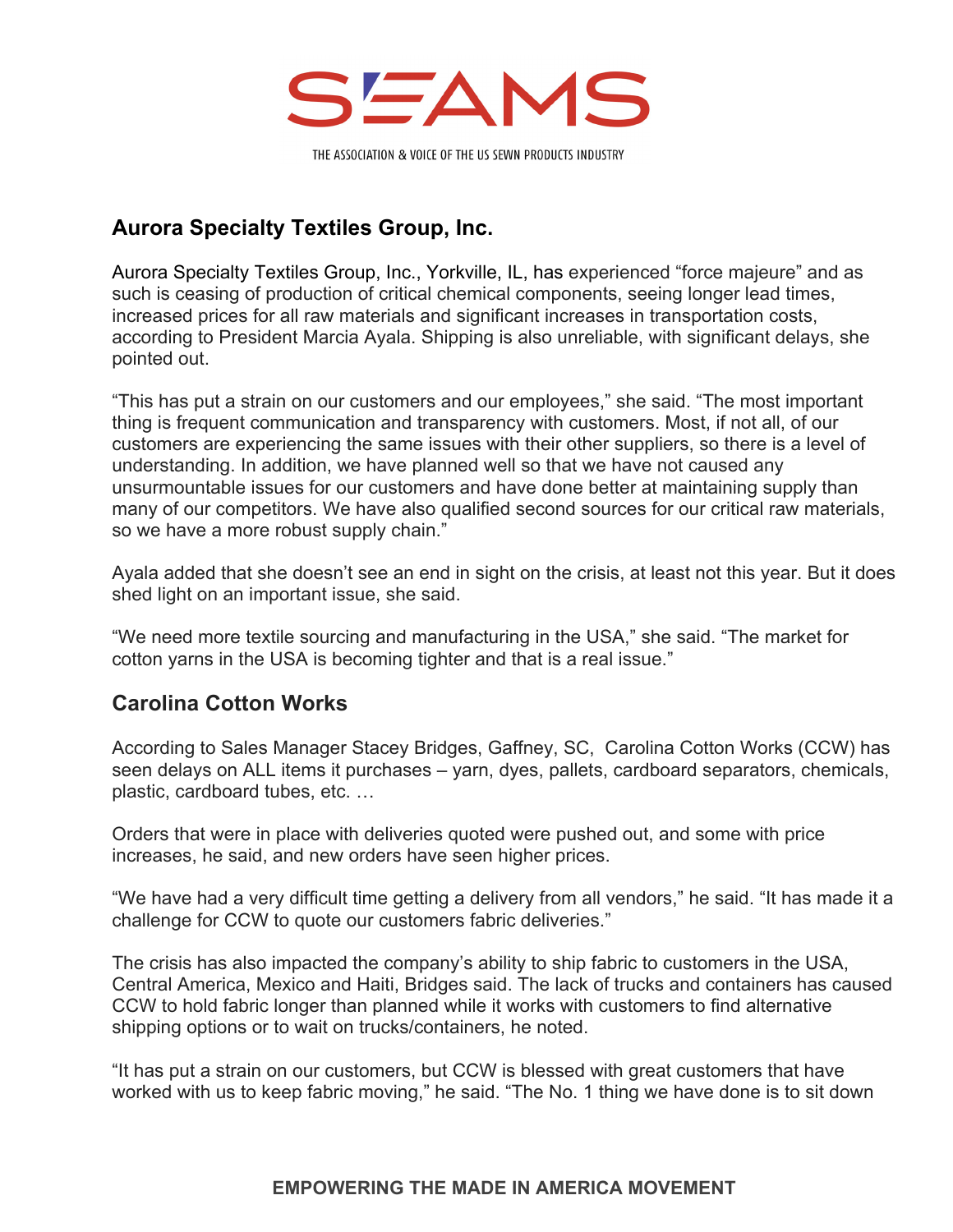

with each customer, review forecasts and place orders to cover a longer period of time. Our staff has done an outstanding job of finding alternative vendors for dyes, chemicals, yarn, etc. We have been able to make changes to fabric blends or dye formulas so that our customers receive a fabric that is almost identical to what we have been shipping."

The top question Bridges gets asked, is how long does he think the crisis will last? "Until supply overcomes demand, we will all be fighting for raw materials," he said. "I don't think we will see any relief in the next six months."

Longer term, an answer to some of these issues is developing a stronger U.S. or hemispheric sourcing strategy, he added.

"Most brands are trying to move business back to this hemisphere," Bridges said. "The brands that already had a percentage of their business in the region were able to respond to the supply challenges. The brands that had no production in the hemisphere have found it very difficult to move production. CCW, like many other vendors, are taking care of their current customers first.

He added: "If this supply shortage doesn't cause every brand to think about having all or some production in this hemisphere, I don't know what will. Production in this hemisphere allows brands to react quicker to problems. It also allows them to carry less inventory because they can react to what styles/colors are selling. Carrying less inventory will ensure they don't get stuck with styles/colors that are not selling and reduce markdowns."

Asked for more ideas to "fix" some of these issues, Bridges responded, "This is the easiest question. Produce more in this hemisphere! Don't have a customer/vendor relationship, but a true partnership. Listen to the problems of your vendors and work through them together. Vendor problems will eventually become the brands' problems. Use more USA fabric from CCW!"

### **Champion Thread Company**

Overall, Champion Thread Company (CTC), Gastonia, NC, has experienced record demand for its industrial sewing threads, engineered yarns and other products, according to Jim Lee, Vice President of Sales.

"We see the current industry environment where demand exceeds supply as both an opportunity to expand our business and a challenge to work through the increased lead times, scheduling uncertainties and higher raw material costs," he said. "Since the pandemic began to unfold in early 2020, we have taken aggressive positions on raw materials, finished goods inventories and other ways to meet customer demand."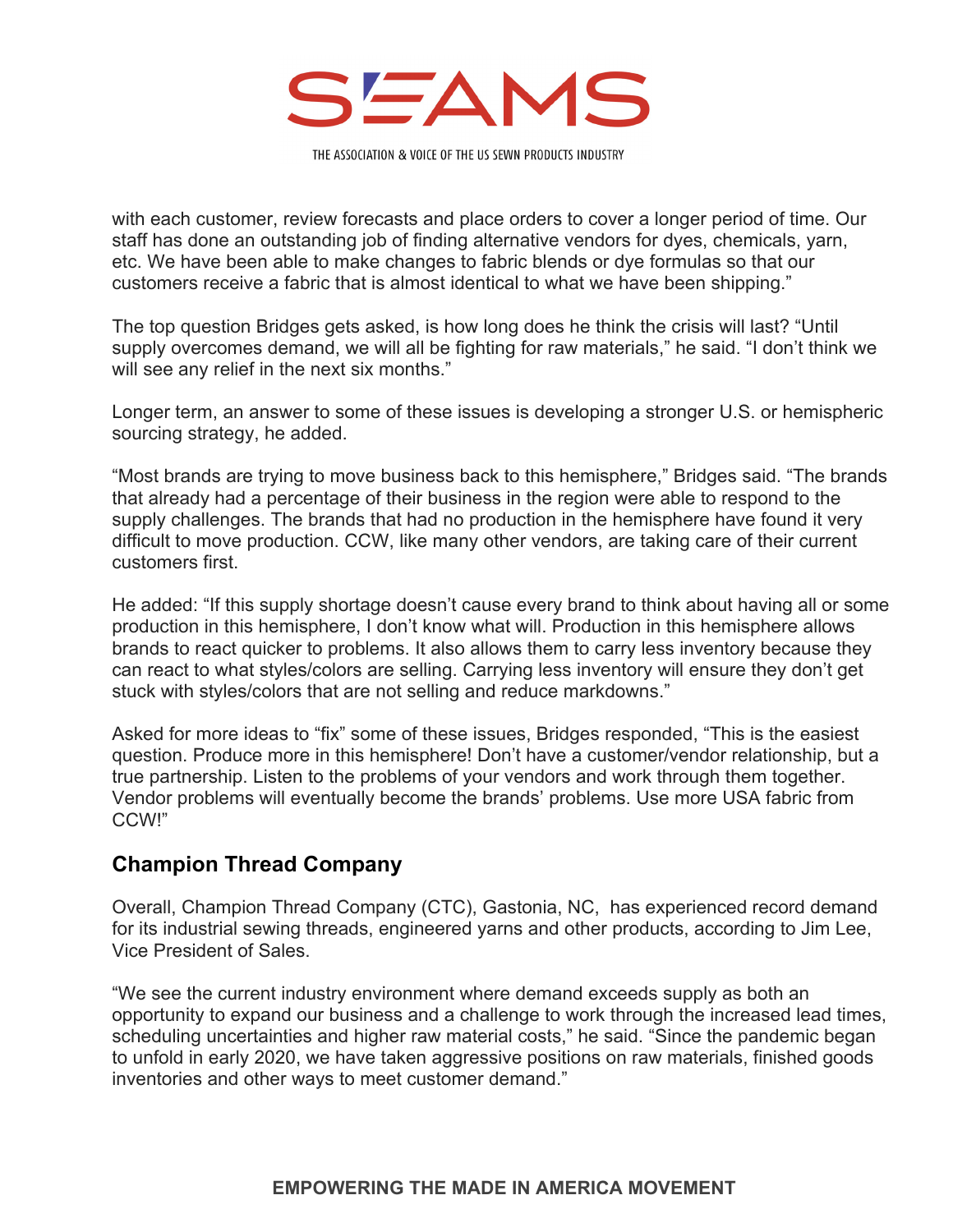

Lee pointed out that many customers have come to CTC after experiencing a significant lack of product availability from their traditional suppliers. CTC's investments in its lean, flexible manufacturing operations, production capacity, technology and human resources over recent years have positioned the manufacturer as a reliable and sustainable supplier partner in these times, he said.

"Even as we experience some shortages and delays, our hands-on control over our supply chain enables us to meet current needs," he said. "We have also been diligent in communicating with our clients to keep them informed of supply chain issues impacting our businesses."

Lee said he is seeing some improvement taking shape and expects to see tangible improvements in the second half of this year. Eventually, demand will return to more historical levels and provide some relief to supply chain shortages, he added.

"Of course, not all supply chain issues are equal; some will take longer to solve," he said. "For example, raw materials shortages will be less complicated to resolve than the availability and rising cost of labor."

Events of the past couple of years have helped many companies see and appreciate the value of more local production and supply chains, he noted. "We hope that this will lead to lasting change in the way companies do business in the long term," he said.

"The current supply chain challenges favor companies like Champion Thread that are agile enough to essentially make product to order," Lee said. "Our commitment to lean and local supply chains over global sourcing serves as a differentiator in our business and for our clients."

### **Detroit Sewn**

The main issue related to the supply chain crisis at Detroit Sewn has been getting one of its main fabrics – a sweatshirt fleece – that is in high demand for the company, said President and CEO Karen Buscemi.

"I have three different vendors in the US that can get this fabric in for me, and I've been going from one to the next to see who has one of my three colors available," she said. "When fabric does come in, there is such a long list of my vendors' clients waiting for it, I have to commit to buying more than I need because I don't know when I'll be able to get my hands on it again."

She added that the crisis has put a strain on Detroit Sewn's customers. "And, thanks to the shortage, it's made the price go up as well, which of course my customers don't want passed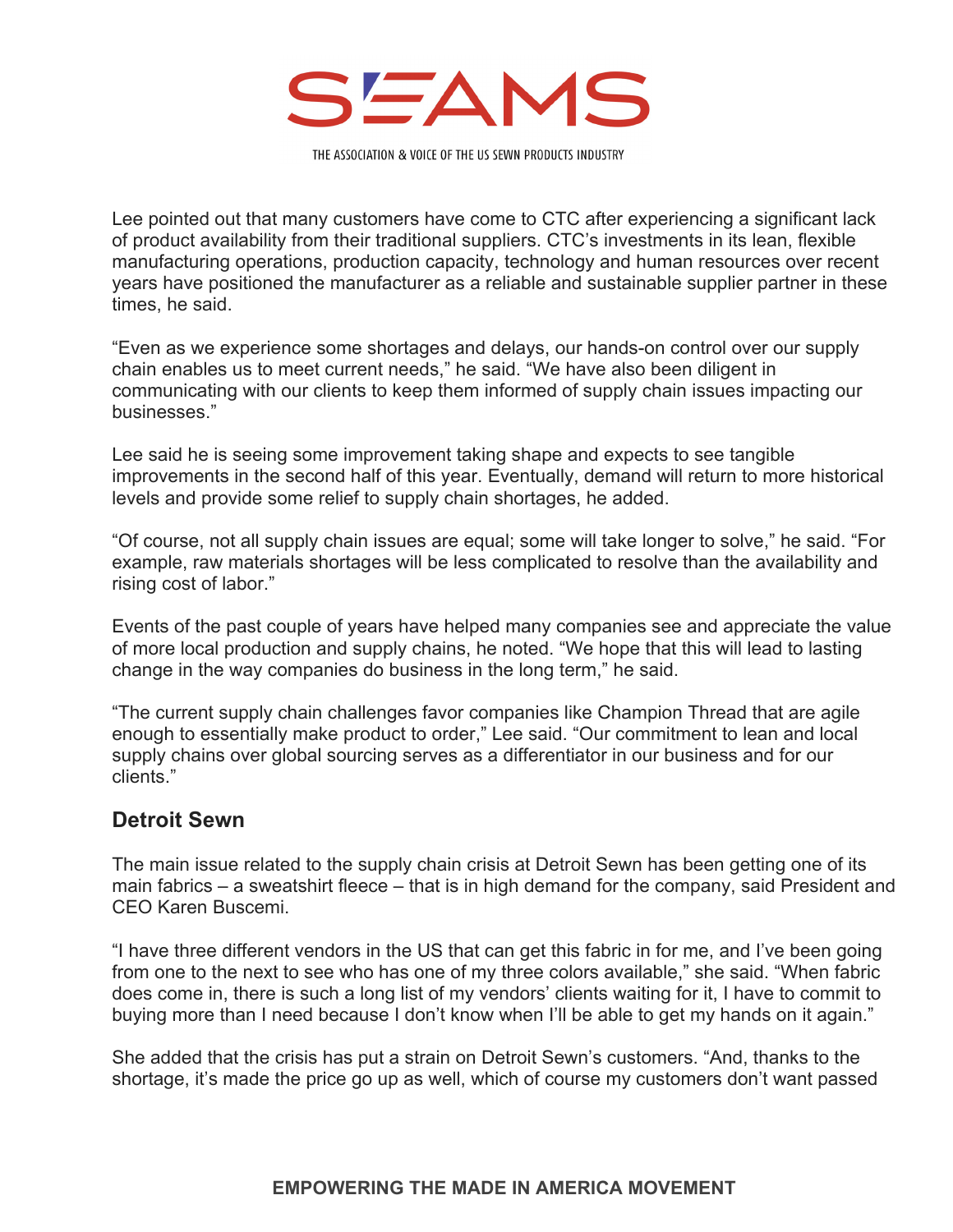

on to them since we had already come to an agreement on price," she said. "They've had to be patient with us. They do understand what's been going on, which helps."

Trying to gauge when an end to the crisis may come, Buscemi has asked fabric vendors to see if they have any insights. But they have reported that they don't see an end in the near future, she said.

The Made-in-America movement is more important than ever, she noted, and the company has been trying to build relationships with US fabric companies – and more flexibility is needed, she added.

"But all the companies I have communicated with so far are very rigid in their minimums and have long turnaround times," she said. "When they want an MOQ of 3,000 yards for ONE COLOR, I can't do it. I have asked some of them if they would let me grow with them. I can work through the turnaround time, but they would have to come down on the minimums and so far I have been told no."

Buscemi called the whole issue "frustrating."

"It starts at the very top," she said. "If our government doesn't make supply chain issues a priority, it won't be. If our state doesn't make purchasing PPE from companies in their state a priority, It won't be. All of the pains we feel seem to come from the ones at the top not saying this is important for our economy, our industry, our jobs, our pathways, our livelihoods."

### **Draper Knitting Co.**

"There are challenges out there that we have seen many times over our 165-year history, and although the COVID restrictions and challenges were unlike anything we have ever seen before, I hope the supply chain crisis – which we have dealt with many times in our history – that is finally affecting so many, will be the wake-up call the government needs to see how much we need to focus on domestic manufacturing for the future to decrease our import dependency," said Kristin Draper, President of Draper Knitting Co., Canton, MA.

She noted that over her tenure, she has seen shortages of "so many things, and if you turn your focus in, you will see that domestic manufacturers, like ourselves, have already done that. Instead of focusing on the 3 cents you might save on an imported polyester fiber, we have focused on domestic suppliers and, although they are dealing with personnel issues like we all are, lead times are longer, but not non-existent. We also have long-term relationships with these folks so when the supply gets tight, we see in practice that longstanding customers get preferential treatment over new customers, so loyalty pays off."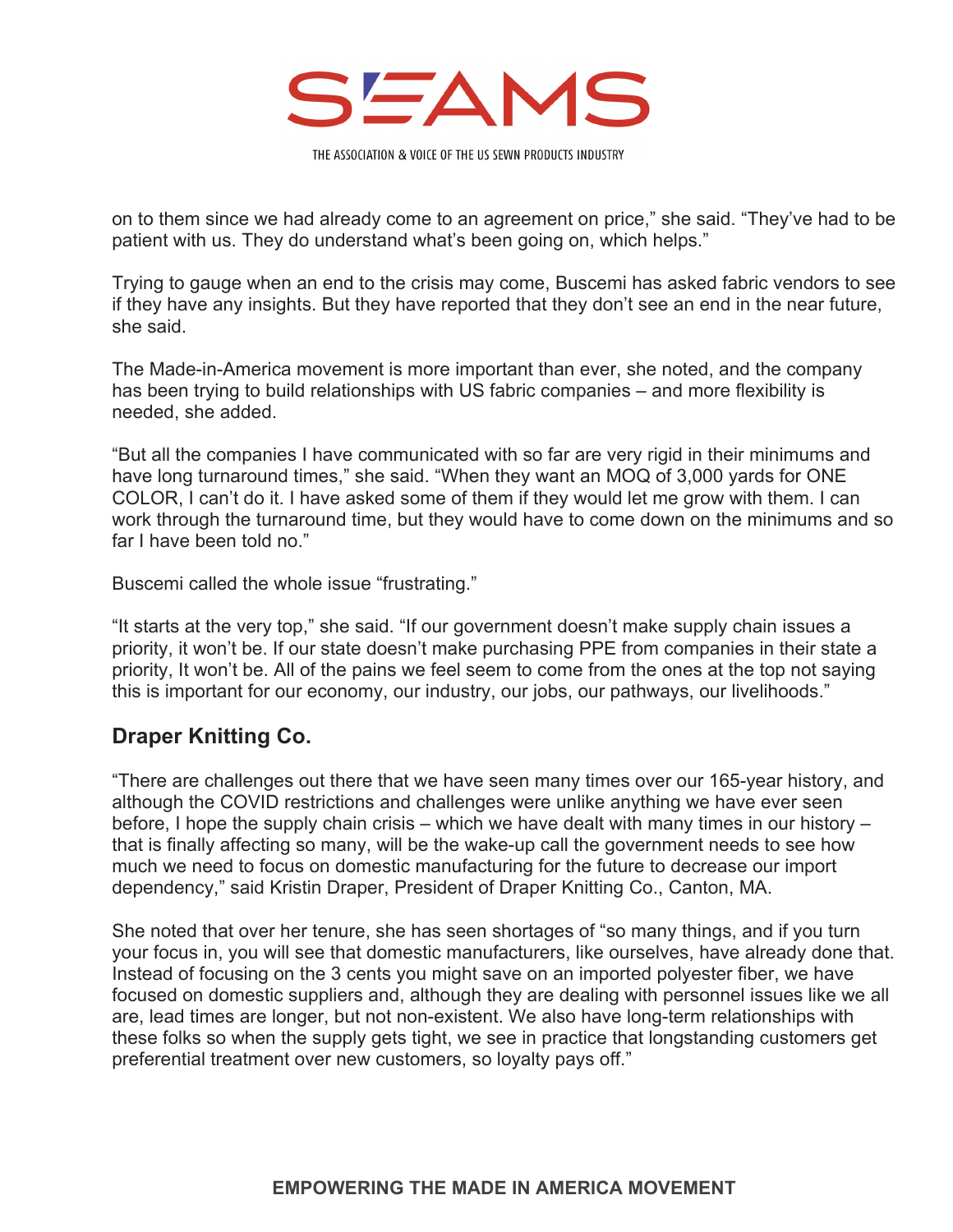

The biggest challenge in the supply chain crisis is getting parts, Draper said. She added that customers understand long lead times due to shortages of labor or materials, but when a broken part that used to take two days to expedite now takes 10-12 weeks, it's a hard explanation.

"Although reshoring or using people like Draper who never went away, has its challenges, they are much shorter term than ships waiting weeks or months to be unloaded and no trucks to load them onto," she said.

She pointed out that as soon as the company sees issues cropping up, it tries to keep customers and suppliers as informed as possible and make decisions to try to alleviate the issues before they start, making partial shipments and other concessions.

Asked to guess a timeline for alleviation of the problem, Draper answered, "Wow, I wish I had a crystal ball, but without one, who can say? While there are still people on unemployment when literally everyone I know is looking for help and willing to train, this does not help the

inflation or job situations we are currently drowning in. My business would be thriving if we had workers to get product out."

Draper said that there are a great many advantages to working in the USA, and they include everything from supply chain issues to deliveries, quality, smaller carbon footprint, ethical working conditions and more.

"For years I attended a trade show of sorts in NYC and they talked about making sure that workers were treated ethically, making sure they were sourcing responsibly, that people were treated well and paid fairly and that they were not dumping effluent into drinking water," she said. "And my answer has always been, "If you buy in the USA, you never have to worry about these issues."

Draper opined that one of the hardest things to hear from brands is "we can't make it in the USA". "People are uninformed and do not have easy access to materials and cut and sew," she said. "Both FabricLink.com and SEAMS.org have comprehensive lists of these types of services, so they just need to ask. And rest assured, it can be made in the USA!"

Since Draper Knitting has always been in the US and sources predominantly in America, it has not been as affected by the raw materials shortages, as it has longstanding relationships with most of it suppliers, she said. "So while others are scrambling to find new suppliers and establish relationships, we are proud to have been buying American all along," she said.

In conclusion, Draper said that being part of venerable family textile business is "crazy but incredibly rewarding!"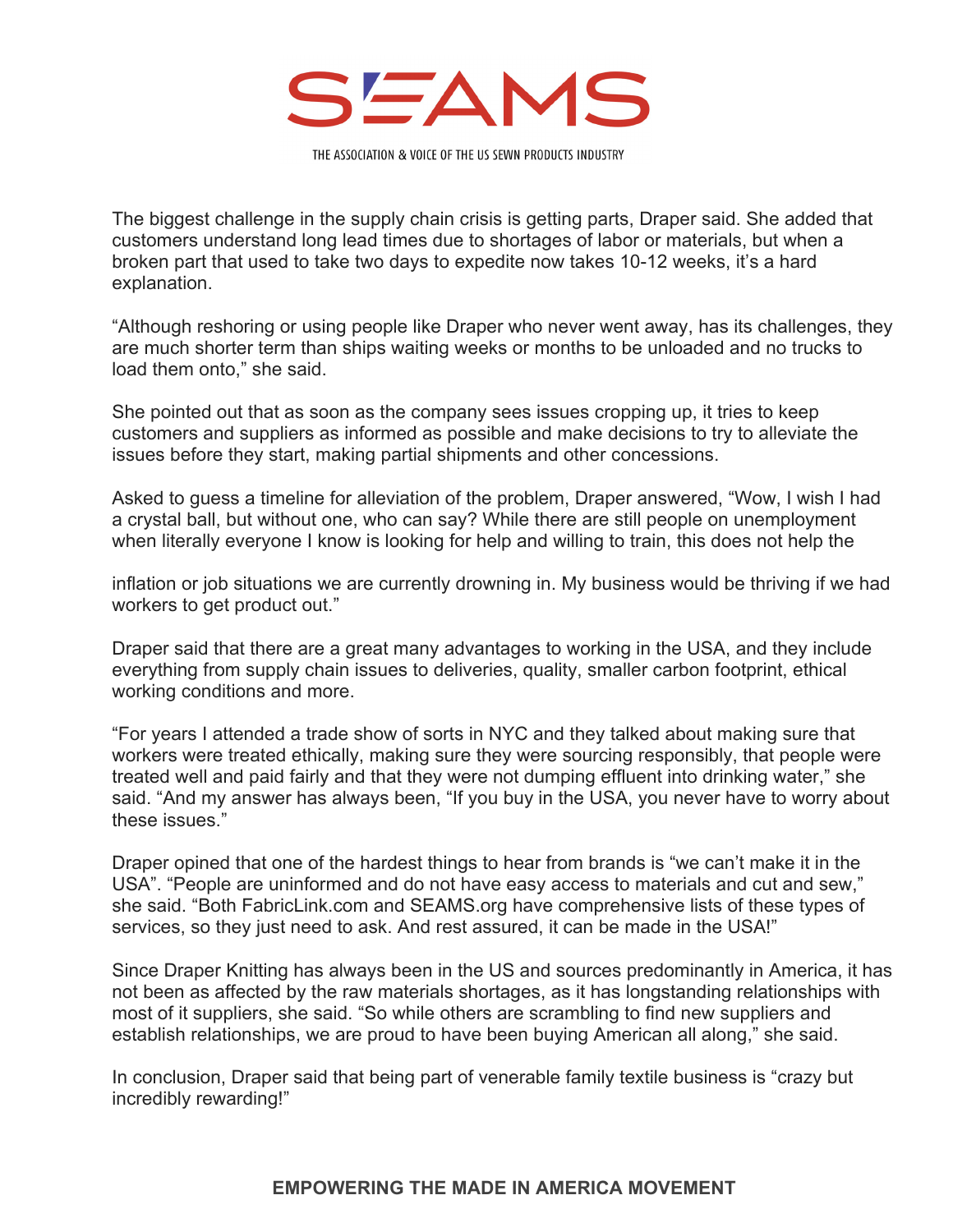

"Working with a startup that becomes a true success story is such a wonderful honor," she said. "Working with some of the largest names in the business, such as Sherwin Williams, and Globe (MSA), comes with its fair share of challenges, but I think that is what keeps us sharp. Textiles has always been a challenging business, when you think of the \$265 jacket sold by a very well-known brand and they are squeezing me for a nickel to cover the cost of an increase in raw materials, that is a hard business. I think this pandemic, raw materials shortages, backed-up ports, trucking issues and staffing issues will all contribute to permanent changes in the textile business in the USA. I just hope that the government will see this and help textiles and manufacturing infrastructure with favorable tax rates and other incentives that keep Americans employed and the USA more self-sufficient."

#### **Exenta, Inc.**

The biggest impact Exenta, Inc., New York City, has seen with its customers is with delayed orders to retailers, according to John Robinson, Senior Vice President of Client Engagement at the company, a fashion supply chain software provider serving the apparel and soft goods industry. This has caused numerous order cancellations for seasonal items such as Easter dresses or and Christmas sweaters, he said.

Also for non-seasonal items, it hurts cash flow since you cannot collect on goods not delivered, he added. "Of course, retailers and consumers alike don't look favorably on vendors or brands with backorders. Empty shelves are the retailer's enemy as is an empty online shopping cart to the online business!"

Having real-time visibility of your supply chain and allocation of product as well as production gives one the ability to make decisions earlier to, for example airfreight a shipment or to reallocate products to fulfill orders by priority, Robinson said.

Some predictions show the crisis improving in the fourth quarter, but the best hedge against this is spreading your risk for raw materials and production to more sources and especially bringing more of them closer to market by sourcing in North America or, better yet, in the United States, he added.

Does this bode well for a larger movement back to this hemisphere?

"Vendors must have access to raw materials and trained labor," Robinson said. "More domestic and nearshore manufacturers need trade schools and universities along with private and public funding for training. Clearly, our dependency on imports has left us in near-crisis mode."

He added that companies need to invest in technology that gives them real-time visibility and automation from the concept to cash process so they can have a single version of truth across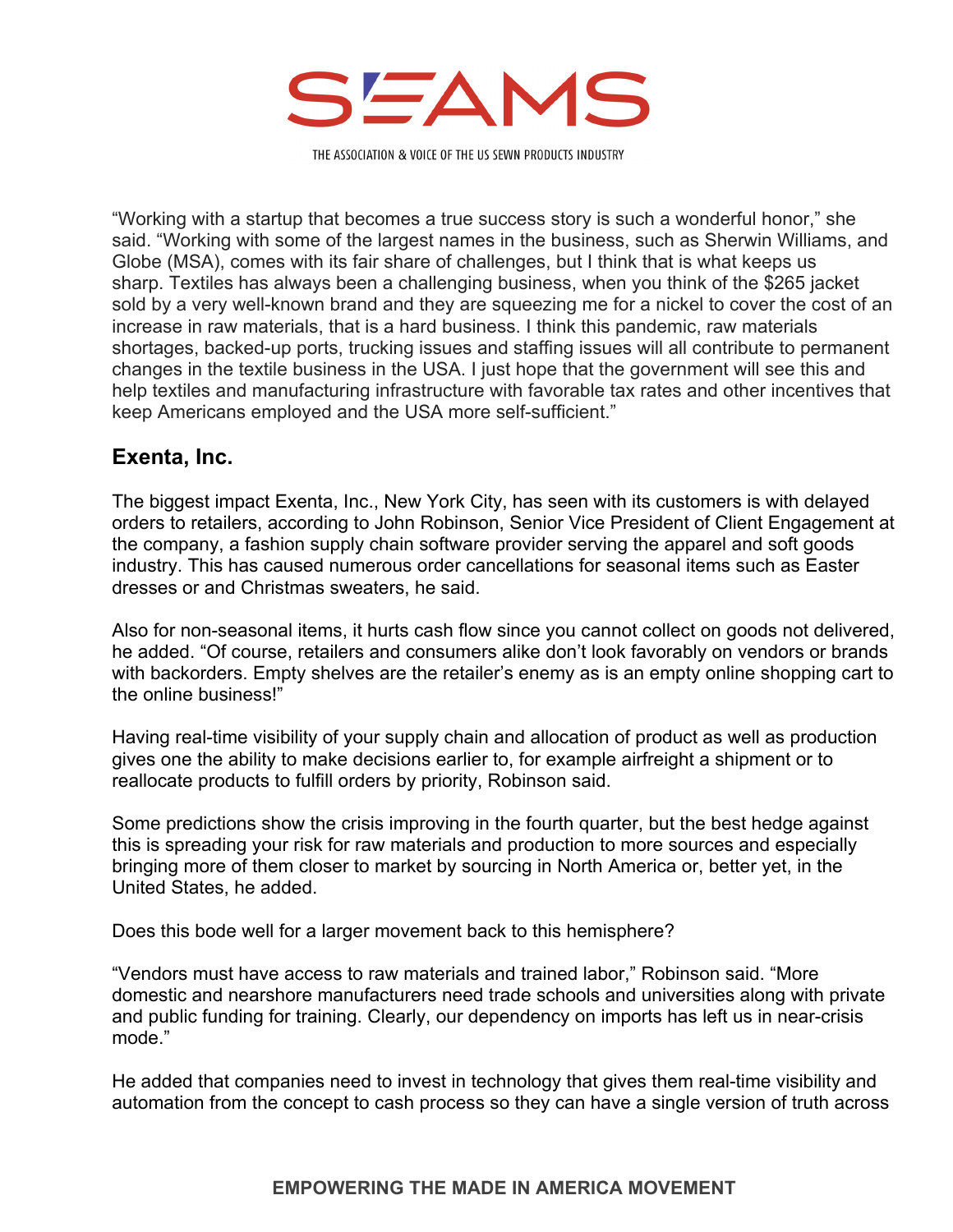

their entire business and also have access to KPIs and reports in order to make fast and accurate decisions.

"From a federal level, perhaps tax credits for investing in technology and training to encourage current and future manufacturers to invest in their infrastructures and people is the answer," he said.

## **Henderson Sewing Machine Co.**

Supply chain disruptions have impacted almost all of Henderson Sewing Machine's operations, with significant delays in delivery of sewing machine parts, most industrial sewing machines, components that it utilizes in its R&D department to design and manufacture automation and integrate robotics into sewing, according to CEO Frank Henderson.

Items such as PLC, HMI, servos, steppers, drivers and almost ALL components that were normally delivered in days and weeks now take three to six months, and some items longer, he said. As such, if the company can't purchase and receive these items – parts, machines, components for automation, et. al – it cannot deliver to its customers OR grow sales, he added.

"Customers, as a whole, have been understanding of the supply chain issues," Henderson said. "However, customers also cannot produce more product, ship more products or grow their sales because of the delays. It's a trickle-down syndrome – it affects all of us up and down the vertical supply chain.

And unfortunately, he added that he doesn't expect the issue to wane much this year, as delays are common at almost every step up and down the supply chains of most industries.

"The global pandemic has highlighted concerns that the U.S. has been overly reliant on foreign manufacturing," Henderson said. "As China struggled to handle the coronavirus within their own borders, shutting down or limiting production around the world meant they were unable to meet global demands. On top of reduction in capabilities around typical consumer goods and industrial needs – PPE, medical goods, electronics, equipment parts and more – they were not able to handle the increased demand for these and other products, either."

The pandemic, he added, has caused introspection economically, politically and culturally – and he said he hopes that will translate into action. Creating more industrial jobs domestically can make an outsized contribution to much-needed economic growth, he noted.

"Economists speak of manufacturing as having a high 'multiplier effect' – in that each dollar of value added in domestic manufacturing creates three additional dollars in GDP, and each manufacturing job results in three additional jobs elsewhere," he said. "With such a high payoff,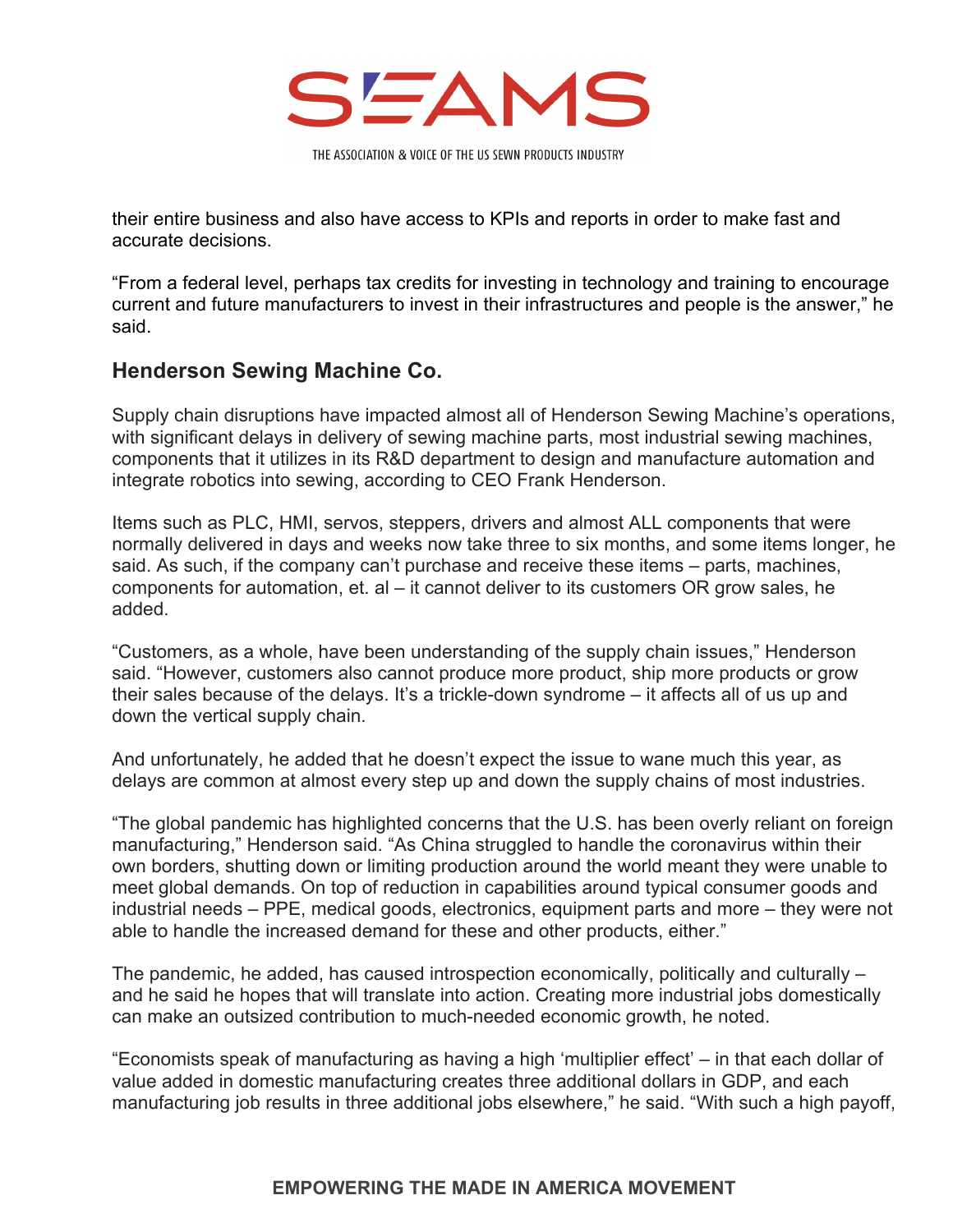

government and major brands' and retailers' response could include helping companies make the necessary transitions. The textile and sewn products industries need brands, retailers and big box retailers, as well as our government to assist by supporting innovative productivityboosting technologies now – money to develop advanced digital manufacturing systems, he pointed out. Orders will enable manufacturers to invest in automated systems and technology that produce on demand, have zero waste and zero excess inventory, are smart, speedy and sustainable."

As it's still cheaper to produce goods in China, Bangladesh, Sir Lanka, Vietnam, India and other Asian nations, that cost-savings gap is ever decreasing as wages in these countries continue to increase, and as such, supply chain issues, geopolitical issues and the carbon footprint being created is exacerbated, he added.

"This makes it hard for corporate decision makers who are trying to decide between more expensive domestic options," Henderson said. "In those cases, government intervention may be our best option. Incentivizing or subsidizing those manufacturers who decide to shift to domestic manufacturing can help mitigate any negative impact to the bottom line. At present ARM (Advanced Robotics for Manufacturing), AFFOA (Advanced Functional Fabrics of America) and other U.S. government programs are supporting the deployment of advanced manufacturing developments. However, to make the necessary leaps needed, manufacturing industries will need more financial support, more substantial years of orders and more localfor-local manufacturing. There are other implications of shifting production cost – sustainability, globalization trends, potential for higher prices and inflation, increased labor costs – that will all impact the global manufacturing ecosystem as it evolves."

#### **IPE**

The direct impact Greenville, SC - based IPE, a manufacturing-focused software developer and provider, is experiencing due to the supply chain crisis – and the closely related pandemic, labor and cost issues – is the acceleration of technology adoption in the sewn products industry, according to Managing Partner Brad Mikes.

These challenges are driving manufacturers to implement IPE's production management solutions faster than ever before, he said. This is due primarily to their efforts to gain visibility and control of their operations, increase productivity and efficiency, speed deliveries and gain visibility and control over their operations, he added.

"Because we are primarily a software development firm with all our operations in the U.S., we have not directly experienced any significant issues related to the shortage of computer chips or other hardware components," Mikes said.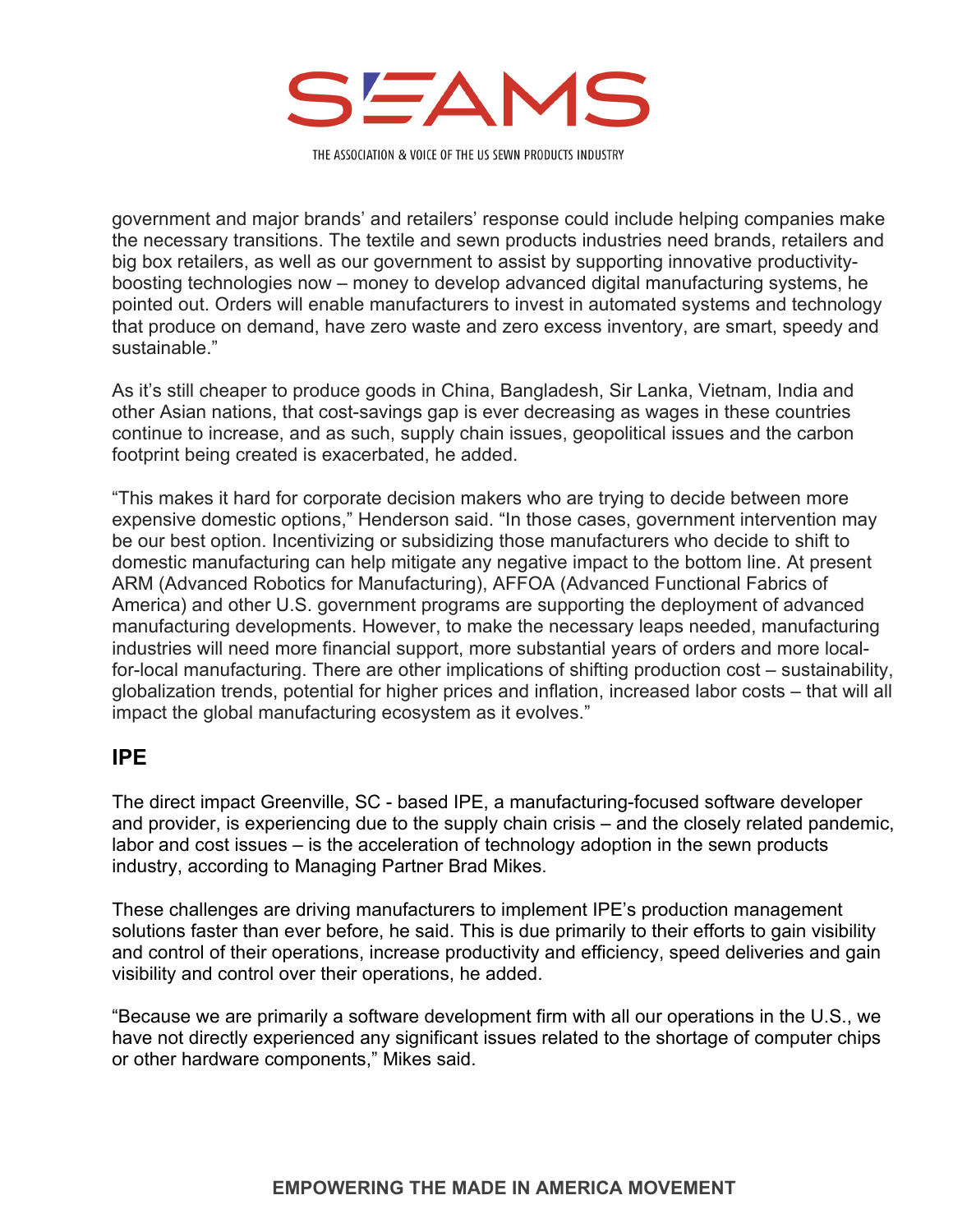

While sales have increased significantly over the past 18 months, some customers have been forced to modify the implementation timelines of IPE's technologies as they wrestle with the many supply chain and labor issues, he said. While nearly all manufacturers are challenged with COVID-related absenteeism and the lack of available labor, specific industry segments are challenged to meet strong consumer demand for their products for other reasons, he added. Some furniture and bedding manufacturers, for example, were severely limited by the lack of availability of foam and other vital materials.

"One client told us that they were being allocated a mere 25% of the foam volume they needed to meet their strong order positions," he said.

IPE is currently seeing improvements with some supply chain issues, such as the availability of raw materials, Mikes noted. Other disruptions, such as the high costs of materials, shipping and virtually everything else, continue to limit the ability of manufacturers to fulfill their high levels of demand.

"Our outlook is that we will see continued incremental improvements with significant components of the crisis subsiding by the end of this year," he said. "We hope that consumers will continue to drive high demand levels that our customers can fulfill as they work through the challenges."

Mikes indicated that the company sees much less disruption among the many clients that already manufacture locally, such as those in the furniture, mattress, on-demand apparel and similar segments.

"That's not to say that domestic or hemispheric supply chains do not have their challenges, such as labor availability and costs, but those segments that manufacture locally appear to be recovering quicker," he said. "Seeing how these companies are dealing with and overcoming today's challenges is impressive. We believe that the value proposition for local manufacturing has come into focus over the past couple of years. It is still to be seen if this crisis will result in long-term change in how our industry sources and manufacturers product."

### **Jason Mills**

When it comes to the supply chain crisis, textile manufacturing all starts with the yarn, said Jason Mills LLC's President Michael Lavroff.

"When yarn deliveries are delayed the entire process gets set back weeks, even months," he said. "This has affected both domestic and international sources."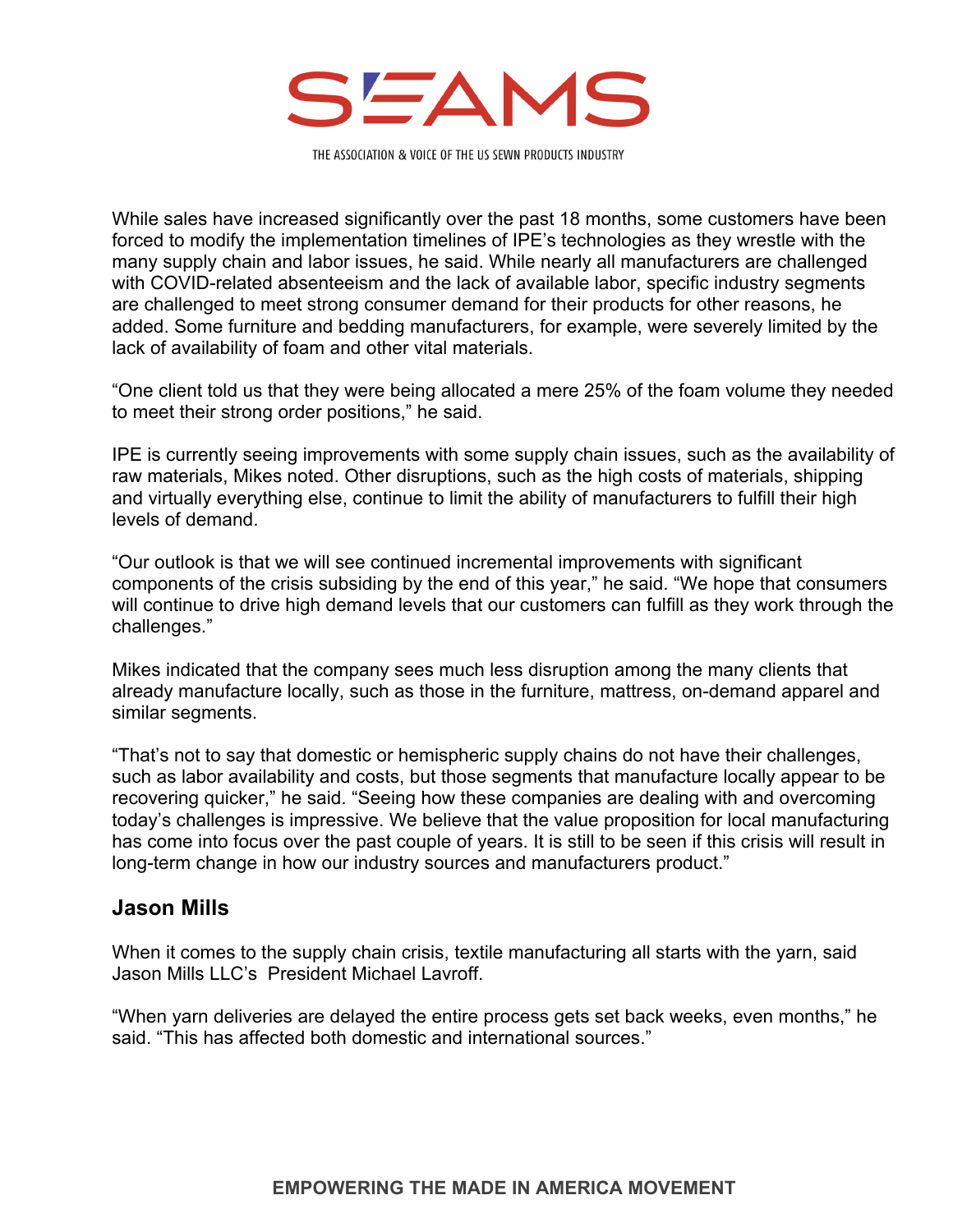

He called working with customers on supply a "mixed bag. We were advising our customers in late 2020 that there were issues in supply chain. Those that took our advice to order early had better outcomes than those who delayed," he said.

Lavroff, whose company is based in Milltown, NJ, said that assuming there are no more COVID or other surprises, he expects that by the fourth quarter, some easing may be seen.

Looking ahead, the potential exists for the Made-in-America movement to gain steam, he noted.

"It all comes down to innovation, modernization – which are both taking place now – and cost," he said. "If the US cannot achieve this, I believe we will see a resumption of massive reliance on imports – a quick look at the current record trade deficit shows that a heck of a lot has not changed."

## **Minnesota Knitting Mills**

At Minnesota Knitting Mills, lead time, pricing and availability of raw materials have all been adversely affected, resulting in reduced ability to provide the needed products to its customers, said Britt Moore, Director of Sales/Customer Service. Everything from dyes to yarns to boxes have been affected, making all steps of production more difficult, he added.

"Most customers are understanding, and work with us on shortages as they are running into the same issues such as lack of raw materials and other supplies," he said.

Although some progress has been seen in the last three or four months, Moore noted that he doesn't see light at the end of the tunnel until mid-2022 at the earliest, and 2023 before any sort of "normalcy" will be seen. "It will be slow, incremental progress," he said. "The recovery will take much longer than anyone wants. That being said, the improvements seen should improve the overall morale of the industry and markets, leading to more optimism and energy in the industry.

Looking forward, he pointed out that the US needs more infrastructure to make all types of textiles, and the whole of the business and consumer base in the US is now aware of it.

"To bring it back, US manufacturers will need to provide more services – complete package options – and the market will need to bear some higher pricing in many areas," he said. "Time will also be needed to increase the infrastructure in the US, as labor will continue to drag on the economy through 2023."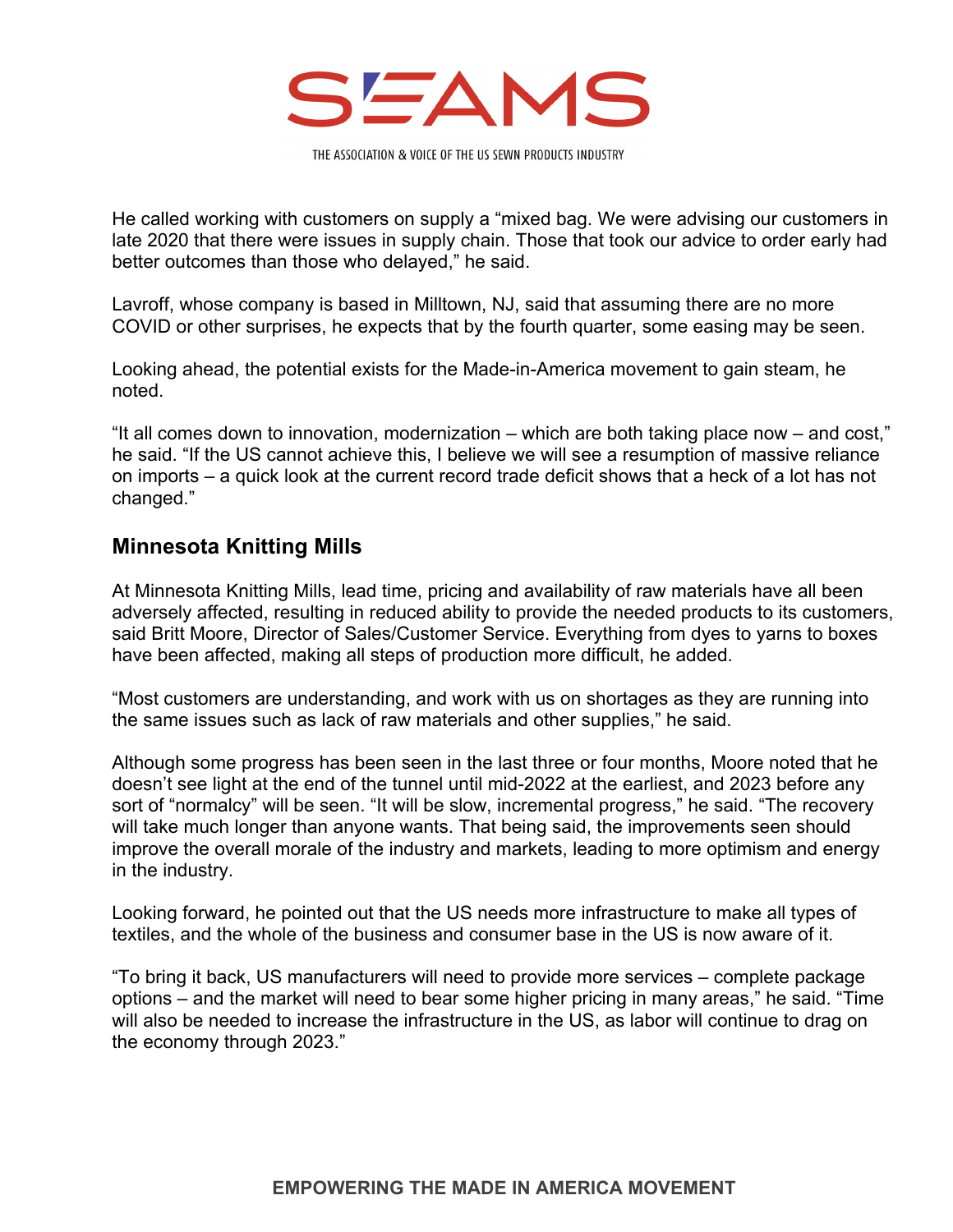

### **MMI Textiles**

The supply chain crisis has impacted MMI Textiles, Brooklyn, OH, similarly to how it has impacted everyone, with the lead times having increased dramatically, in some cases doubling or tripling, said Joshua Slack, Supply Chain Manager.

"The crisis has also forced many companies to increase prices on the vast majority of products, both import and domestic," he said. "The ocean freight issues that we've seen at all of the ports, specifically in Los Angeles, has also altered how and if we are even able to bid on some business because we just can't provide firm pricing when ocean freight changes so drastically from day to day. It is never a pleasant conversation when you have to both increase pricing for a customer as well as tell them that the lead times are increasing as well or that we can't even provide."

The crisis has put severe stress on all of MMI's customers, Slack said, adding that's it's never pleasant to have to convey price and lead time increases.

"Customers are working on contracts that are firm in some cases and have their own deadlines to meet, and when the entire chain down to the nylon chips is in disarray, it causes a huge, unrelenting disruption all the way to the end consumer," he said. "We are able to appease them first and foremost by the continued excellence in customer service that MMI is known for. This includes providing other options we have readily available that will fit end applications, increasing inventory positions when we can actually get inventory, as well as heavily pushing requests for blanket orders to lock in pricing as soon as possible. Thankfully, the crisis has been well documented and MMI being 100% transparent with our customers through the entire chain has helped manage expectations as everything changes from day to day."

Asked his opinion on when the crisis may end, Slack said that the company receives weekly letters from various supply chain concerns in the industry, and they are not expecting any improvement until at least 2023. If anything, the company expects to see things get worse due to potential strikes of longshoremen at ports in the second quarter, he noted.

"I think this crisis just magnifies the light that has already been shining on the lack of US sourcing and manufacturing," he said. "I think one of the only ways we will see improvements is with some sort of investment from government to incentivize or force such things such as expansion of the Berry Amendment. The other huge aspect of this crisis is labor and having a vastly untrained workforce where textiles are concerned. I don't know the actual statistics, but there are not a lot of young people who can run a loom. We've continuously heard about how workers are not coming into work for this reason or that, and unfortunately, it's not a simple process to find replacements for them as they are highly skilled.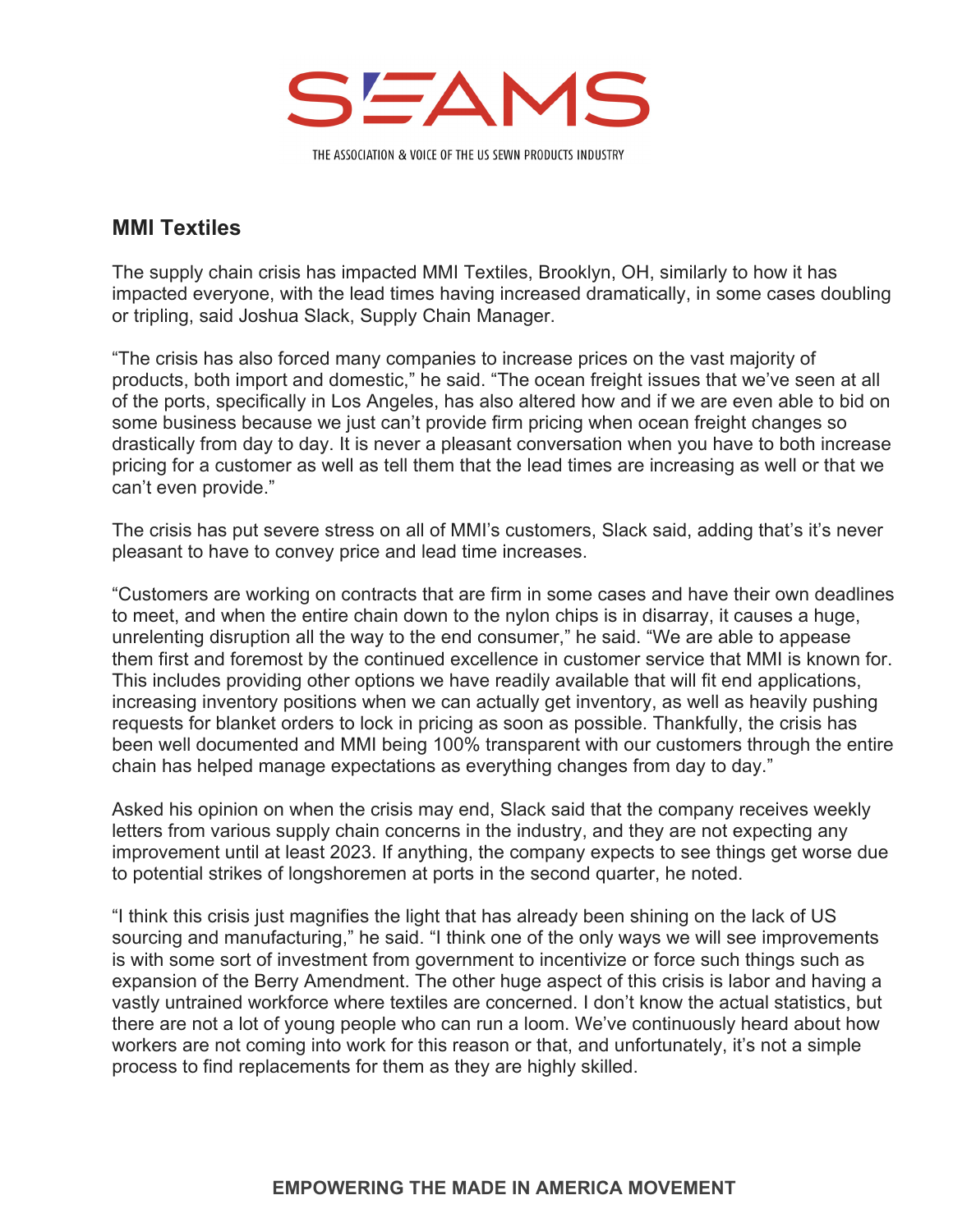

"Lastly," he concluded, "the only other way I think you will see an improvement in US manufacturing is for this same crisis to get much more severe. Ultimately the money drives everything, and US made products are still vastly more expensive than similar items from overseas."

## **Prime Medical**

The supply chain did not impact Prime Medical's business in the last couple of years, according to President Wayne Wilson.

"We had built up enough inventory to see us through the crises," he said. "We also purchased enough US fabric and warehoused it to give us enough runway for several months while our supplier slowly gets back to where they can meet our needs. If we had not done that, we would probably be out of business."

Prime Medical, whose tagline is "Proudly Made in the U.S.A and Made to be More™," is the exclusive manufacturer of Bleach Safe Privacy Curtains and Bleach Safe Scrubs & Lab Coats.

Wilson said he can see the need to bring more manufacturing back to this hemisphere, as relying on foreign countries has demonstrated the high risk and cost to America.

"Hopefully, some US companies chasing cheap labor will wake up and realize it's costing them more money across the board," he said. "I feel that some companies are taking advantage and using this crisis to raise prices."

The labor shortage, which has had an effect on supply chains, is a big issue, especially in his state of Florida, Wilson said.

"I don't know if the government giveaways contributed, if COVID contributed, if low wages contributed or a combination of all," he said. "I think we all need to step back and take a good look in the mirror and ask ourselves, 'what could we do better to avoid another crisis?'"

## **TexTempo**

Being a software solution provider, Atlanta-based TexTempo has not been impacted directly by the supply chain challenges, said Greg Hathcox, Co-founder and Vice President of Sales. However, some of its clients have postponed investments in order to deal with the more urgent priorities of keeping business afloat, given supply chain constraints while posting record orders, he added.

"Almost every client has been affected, especially furniture customers that were affected by the foam shortage and textile/wood supply issues as well as components coming from Asia," he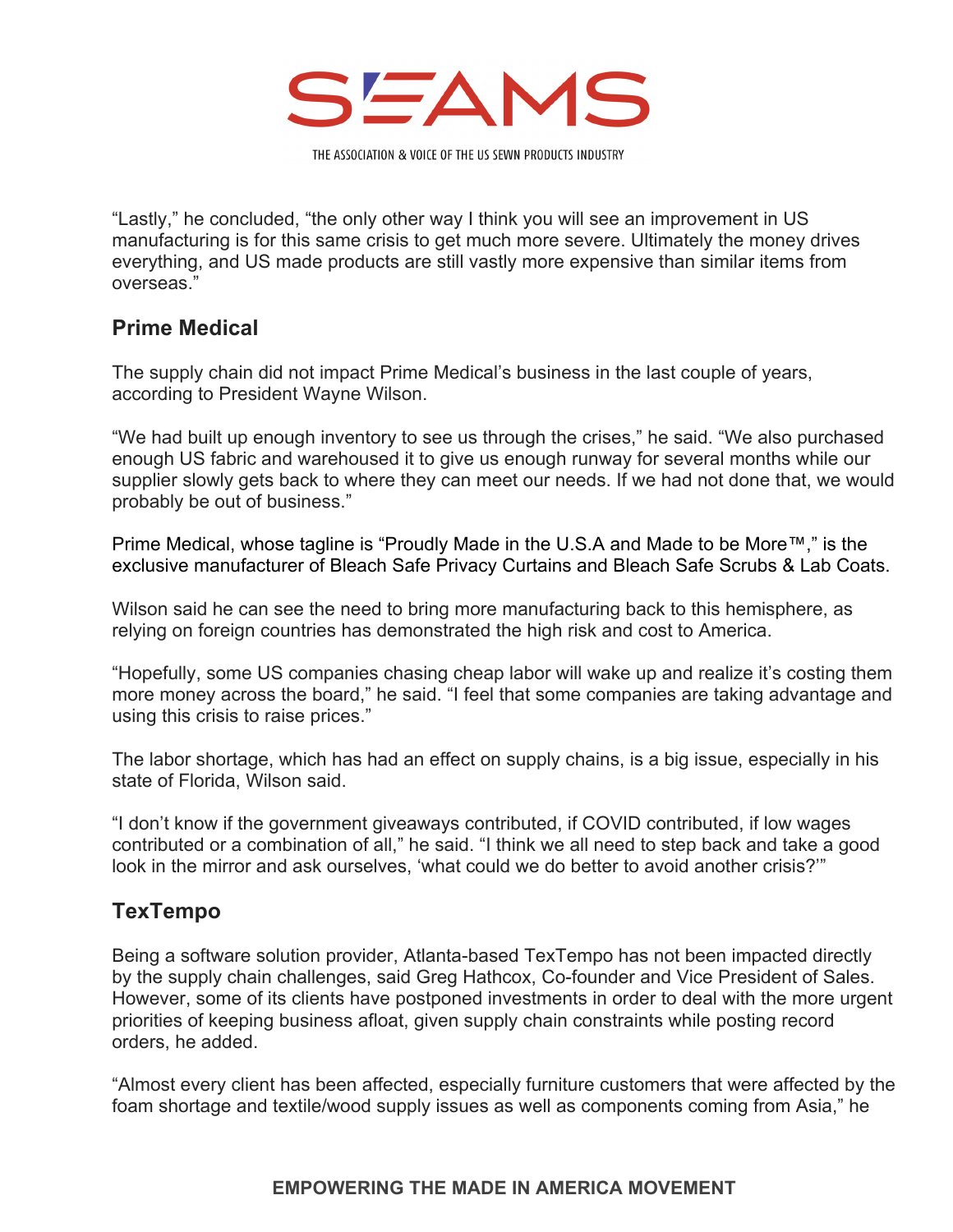

said. "We are working with our clients to optimize the resources they already have in place to 'produce more with what you have.'"

Based on what he is seeing, some of the domestic supply chain crises are already tapering and most of our clients expect the supply chain crisis to end by summer, Hathcox reported.

He said this crisis, as well as the pandemic, have exposed the vulnerabilities the US manufacturing base has as they rely on foreign components and labor, and highlights the need to develop a stronger domestic supply base.

"We need US manufacturers to embrace advanced technology to optimize productivity, efficiency, quality and delivery times to be more competitive," he said. "The US government could expand technology investment tax credits."

Hathcox also noted that we need a long-term solution to aggressively support technical and vocational education as the industry faces a huge labor scarcity issue that will only worsen if not addressed. Manufacturers also need to provide working environments that will appeal to the new generation of employees that have different needs than the retiring Baby Boomers, he added.

#### **Anonymous manufacturer**

A textile producer who wished to remain anonymous reported that the supply chain crisis has significantly affected all suppliers' costs and lead times. In terms of cost, product costs have substantially increased due to raw material prices increases (i.e., cotton and polyester, with the latter's prices increased more as of late).

In terms of freight, ocean freight and domestic freight have both increased, he said. Simultaneously, lead times have increased substantially, driven primarily by demand outstripping supply. There are bottlenecks at the port to unload containers, and then a shortage of chasses to deliver to the customer. Ocean freight may remain high into 2023, though "on a positive note it has stopped increasing," he said. Lead times may begin to normalize in Q3 of 2022, he added.

"Suppliers have had to increase prices significantly since Q3 of 2021, and are trying to placate customers via rationing the limited incoming inventory as much as possible to strategic customers," he said.

Asked for his prediction on when he sees the crisis abating, he said that ocean freight rates may not improve till 2023 and that cotton prices may begin to correct in the third quarter, though currently they continue to rise and are at their highest level in over a decade. Lead times may begin to normalize in the third quarter, he added.